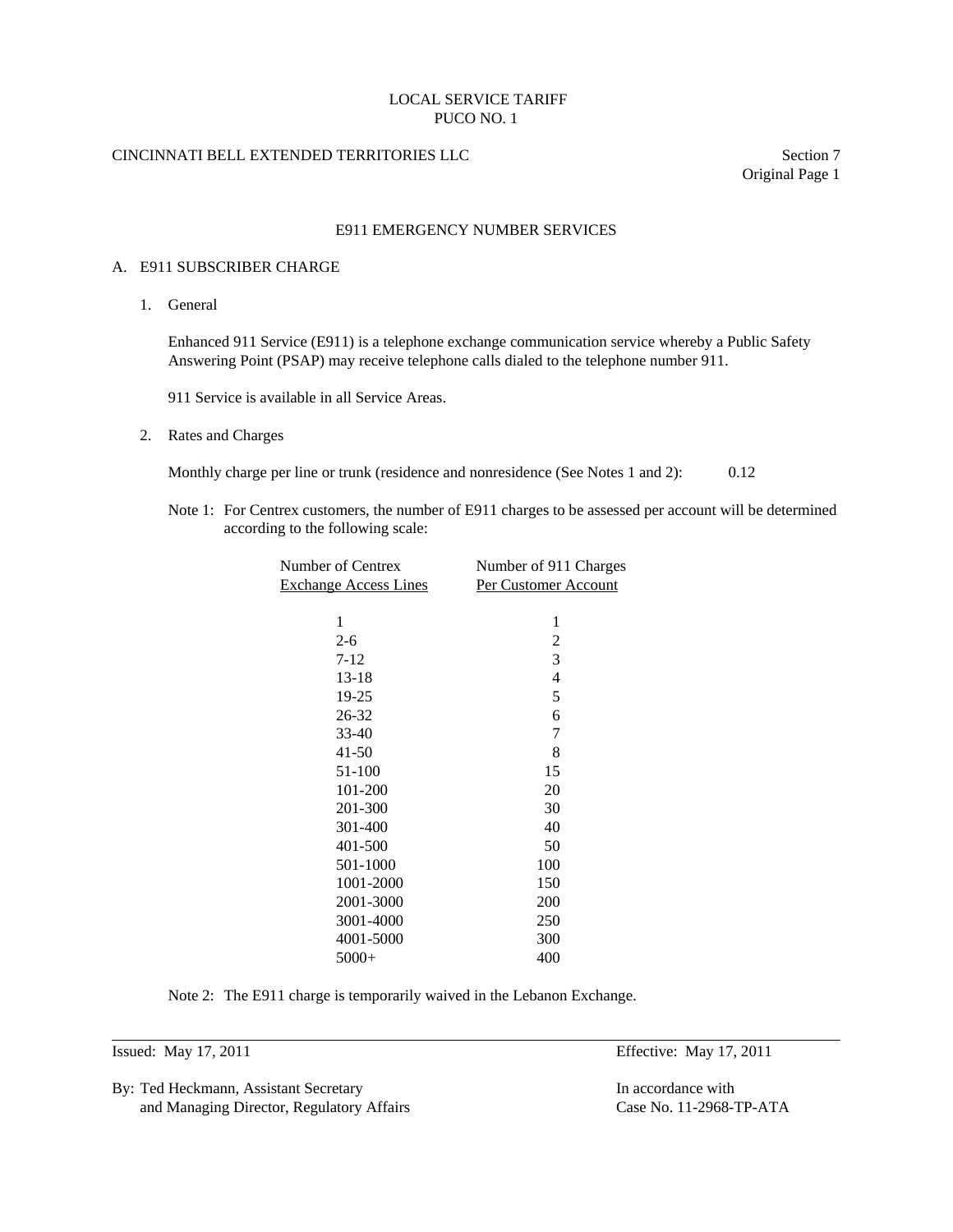# CINCINNATI BELL EXTENDED TERRITORIES LLC Section 7

Original Page 2

## E911 EMERGENCY NUMBER SERVICES

#### D. PRIVATE SWITCH AUTOMATIC LOCATION IDENTIFICATION SERVICE (PS/ALI)

1. General

 Private Switch Automatic Location Identification Service (PS/ALI) allows a Private Branch (PBX) switch located on a customer's premises to be trunked directly into an E911 tandem office, delivering the number and location of the PBX end user to the appropriate Public Safety Answering Point (PSAP).

PS/ALI is available with Primary ISDN PRI.

2. Regulations

 PS/ALI is limited to connections with PSAPs served by Cincinnati Bell Telephone Company or AT&T and is furnished subject to the availability of facilities.

 Automatic Number Identification (ANI) which is passed to the E911 tandem office by the PBX switch is read, processed and utilized in the manner as if it is provided by any other serving end office in the E911 system.

 The emergency agency serving the area may also be involved in order to update the Master Street Address Guide (MSAG) and to determine the method in which emergency calls from PS/ALI locations will be handled.

The following specifications must be met when provisioning this service:

Subscribers to PS/ALI must meet all Company specifications and requirements for the service.

 The PBX switch must be able to transmit ANI using multi-frequency signals. This may require new PBX switches or the retro-fitting of existing PBX switches with interfaces which will work with the E911 system.

 The PBX switch owner/operator must supply the Company with the initial telephone number-toaddress data as well as periodic updates.

The PBX switch must employ Direct Inward Dial (DID) numbers.

 It will be the responsibility of the vendor or PBX operator to maintain the data pertaining to each extension operating under such system.

 $\overline{a}$ 

By: Ted Heckmann, Assistant Secretary **In accordance with** In accordance with and Managing Director, Regulatory Affairs Case No. 11-2968-TP-ATA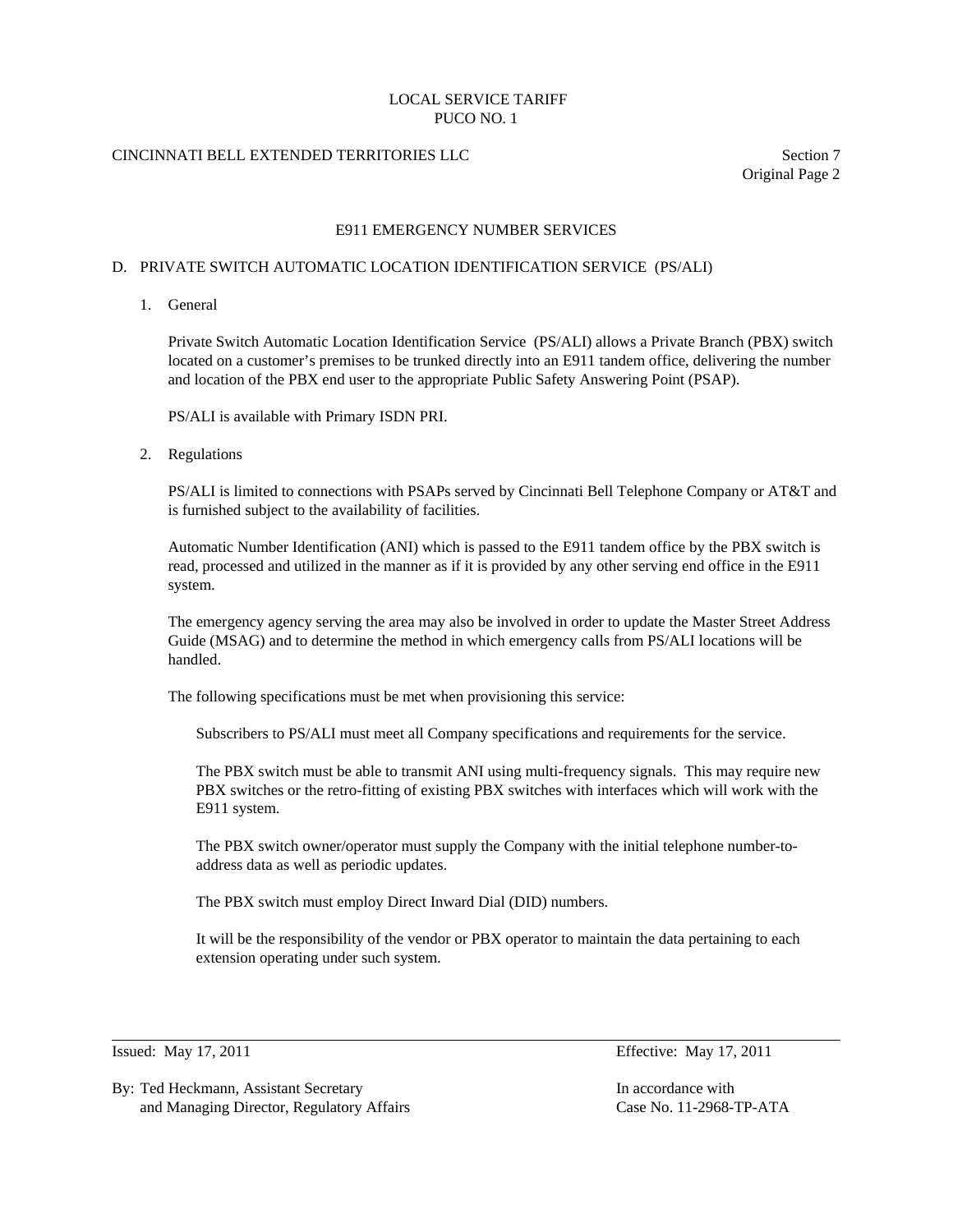## CINCINNATI BELL EXTENDED TERRITORIES LLC Section 7

Original Page 3

#### E911 EMERGENCY NUMBER SERVICES

## D. PRIVATE SWITCH AUTOMATIC LOCATION IDENTIFICATION SERVICE (PS/ALI) (Continued)

#### 2. Regulations (Continued)

 The PBX switch owner/operator is responsible for assuring that their equipment is compatible with and provisioned for the technical requirements necessary to provide PS/ALI.

 This service is offered solely as an aid in handling assistance calls in connection with fire, police and other emergencies and does not create any relationship or obligation, direct or indirect, to any person other than the customer contracting for PS/ALI. The provision of PS/ALI service by the Company shall not be interpreted, construed, or regarded, either expressly or implied, as being for the benefit of or creating any Company obligation toward any third person or legal entity other than the customer.

 The rates charged for PS/ALI service do not contemplate the constant monitoring or inspection of facilities to discover errors, defects and malfunctions in the service, nor does the Company undertake such responsibility. The customer shall make such operational test as, in the judgment of the customer, as required to determine whether the service is functioning properly for its use. The customer shall promptly notify the Company in the event the service is not functioning properly.

 The Company's entire liability to any person for the interruption of failure of PS/ALI shall be limited to the terms set forth in this section, other sections of this tariff, and the Company's service agreements. The Company shall neither be liable for damages resulting from or in connection with its provision of PS/ALI to any customer subscribing to PS/ALI or any person assessing or using PS/ALI, and nor shall the Company be liable for its provision of any telephone number, address, or name to any entity providing 911 service or to a public safety answering point, unless the Company acted with malicious purpose or in a manner exhibiting wanton and willful disregard of safety or property in providing such services.

 $\overline{a}$ 

By: Ted Heckmann, Assistant Secretary **In accordance with** In accordance with and Managing Director, Regulatory Affairs Case No. 11-2968-TP-ATA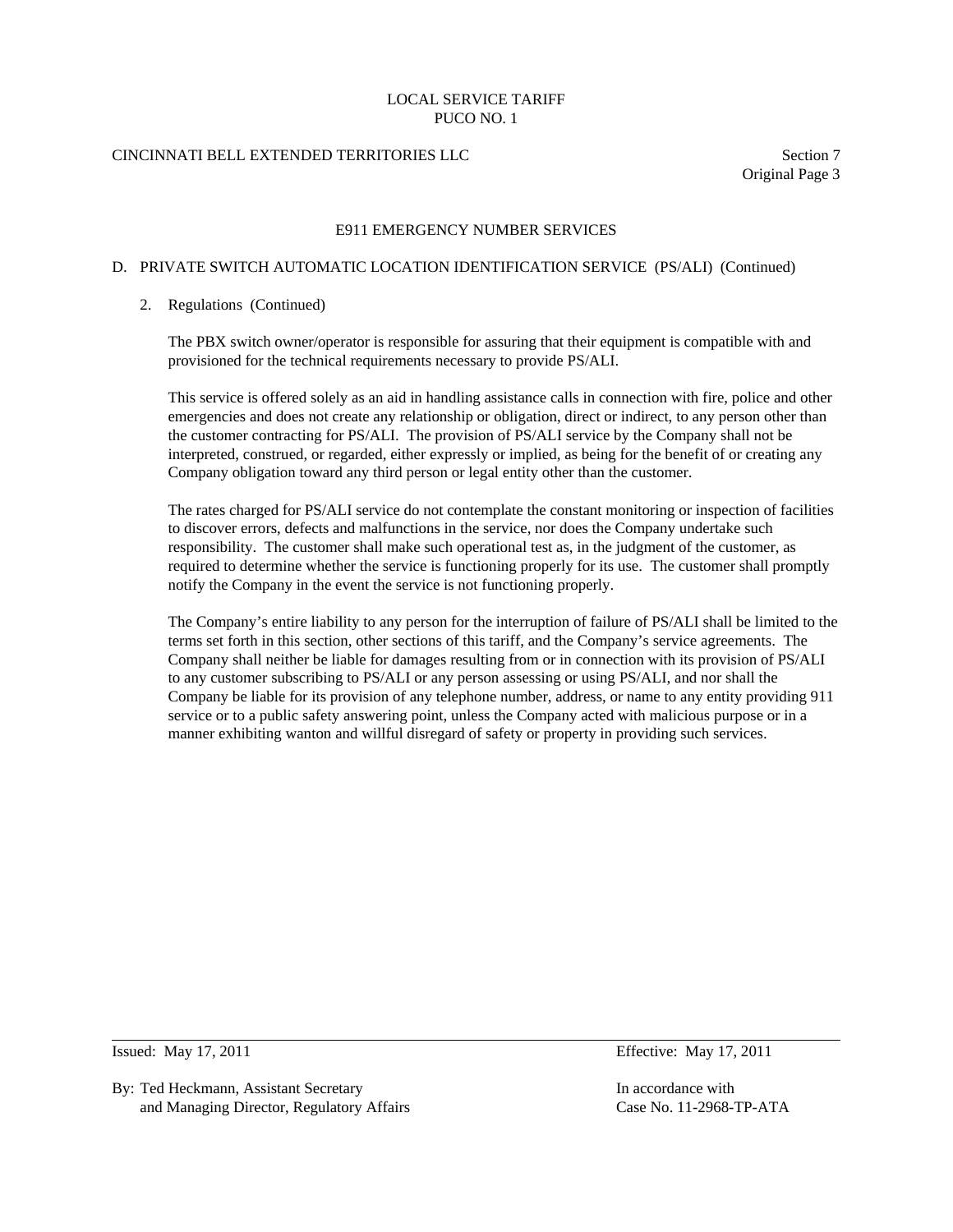## CINCINNATI BELL EXTENDED TERRITORIES LLC Section 7

Original Page 4

#### E911 EMERGENCY NUMBER SERVICES

## D. PRIVATE SWITCH AUTOMATIC LOCATION IDENTIFICATION SERVICE (PS/ALI) (Continued)

#### 2. Regulations (Continued)

 Each customer agrees to release, indemnify, defend and hold harmless the Company from any and all loss, claims, demands, suits, or other action, or any liability whatsoever, whether suffered, made instituted or asserted by the Customer or by any other party or person, for any personal injury to or death of any person or persons, or for any loss, damage or destruction of any property, whether owned by the Customer or others, or for any infringement or invasion of the right or privacy or any person or persons, caused or claimed to have been caused, directly or indirectly, by the installation, operation, failure to operate, maintenance, removal, presence, condition, location or use of PS/ALI features and the equipment associated therewith, or by any services which are or may be furnished by the Company in connection therewith, or by any services which are or may be furnished by the Company in connection therewith, including but not limited to the identification of the telephone number, address or name associated with the telephone used by the party or parties assessing 911 services using PS/ALI hereunder, and which arise out of the negligence or other wrongful act of the Company, the Customer, its user agencies or municipalities or employees or agents of any one of them.

 When an order for PS/ALI and facilities or requests for additions, rearrangements, relocations or modifications of service and equipment are canceled in whole or in part, the customer may be required to reimburse the Company. However, such reimbursements to the Company are not to exceed charges which would apply if the work involved in complying with the request had been completed.

When the use of service or facilities furnished by the Company is interrupted due to any cause other than the negligence or willful act of the subscriber or the failure of the facilities provided by the subscriber, a pro rata adjustment of the monthly charges involved will be allowed as covered by this tariff and/or the Company's service agreements.

 In the event of any interruption of the service, the Company shall not be liable to any person, corporation or other entity for any loss or damage in an amount greater than an amount equal to the pro rata allowance of the tariff, service agreement, or contract rate for the service or facilities provided to the customer for the time interruption continues, after notice to the Company. No allowance shall be made if the interruption is due to the negligence or willful act of the customer of the service.

 $\overline{a}$ 

Issued: May 17, 2011 Effective: May 17, 2011

By: Ted Heckmann, Assistant Secretary **In accordance with** In accordance with and Managing Director, Regulatory Affairs Case No. 11-2968-TP-ATA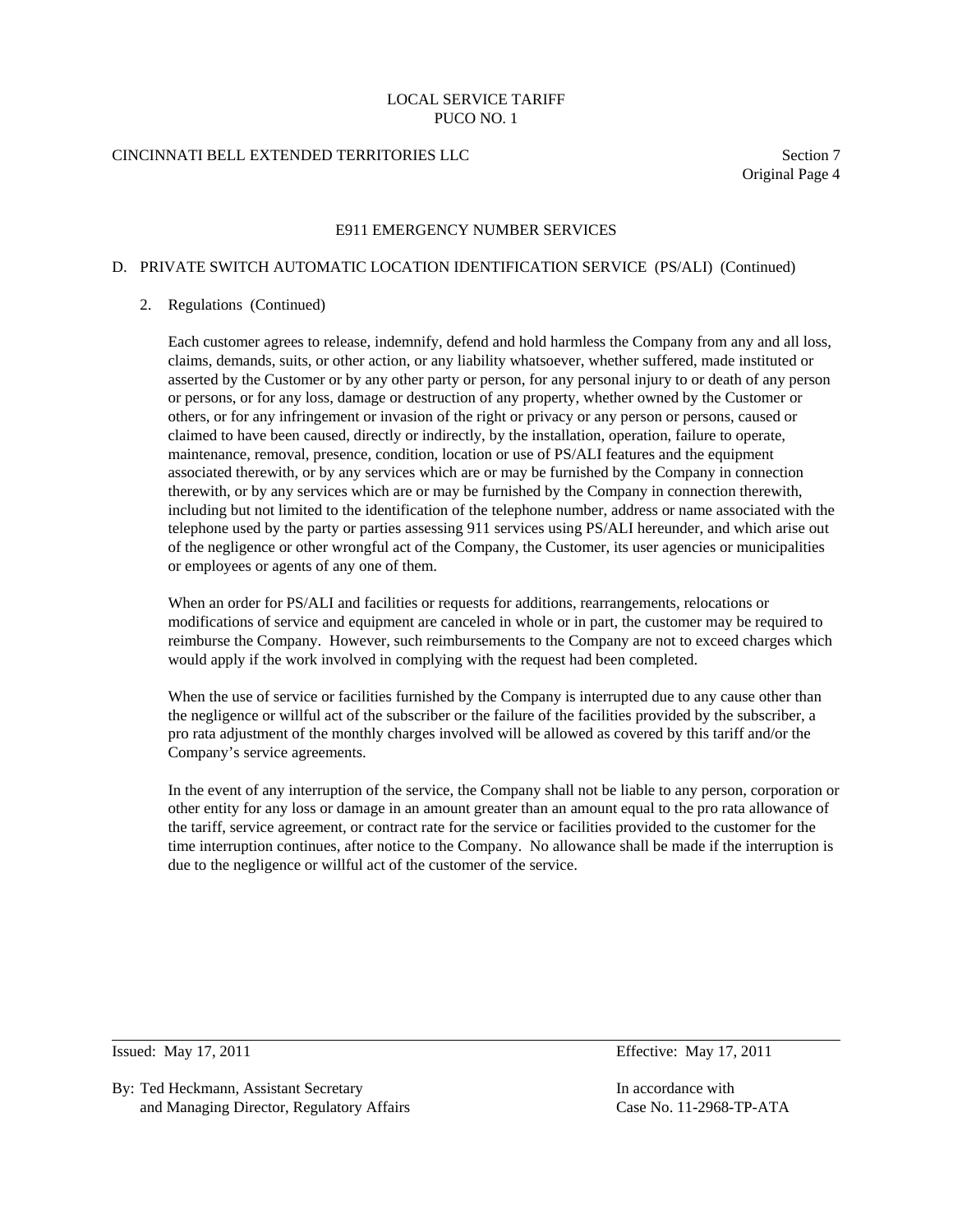## CINCINNATI BELL EXTENDED TERRITORIES LLC Section 7

Original Page 5

#### E911 EMERGENCY NUMBER SERVICES

#### D. PRIVATE SWITCH AUTOMATIC LOCATION IDENTIFICATION SERVICE (PS/ALI) (Continued)

2. Regulations (Continued)

 For Risk Management purposes the Company strongly recommends that all DID and DID type numbers assigned to the PS/ALI service subscriber be listed in the 911 Database. If the Customer does not include all their numbers in the 911 Database, the Customer's PBX must block the number from entering the 911 network as the point of origination of a 911 call. If a number not included in the 911 Database appears in the Company's 911 system as the point of origination of a 911 call, the Customer will be billed for the time and material used by the Company to investigate the call.

 PS/ALI may be transferred to a new subscriber at the same location upon prior written concurrence by the new subscriber.

When the PBX owner/operator moves service, nonrecurring charges apply as are appropriate.

PS/ALI is offered on a month to month basis at the rates and charges indicated in this section.

 $\overline{a}$ 

By: Ted Heckmann, Assistant Secretary **In accordance with** In accordance with and Managing Director, Regulatory Affairs Case No. 11-2968-TP-ATA